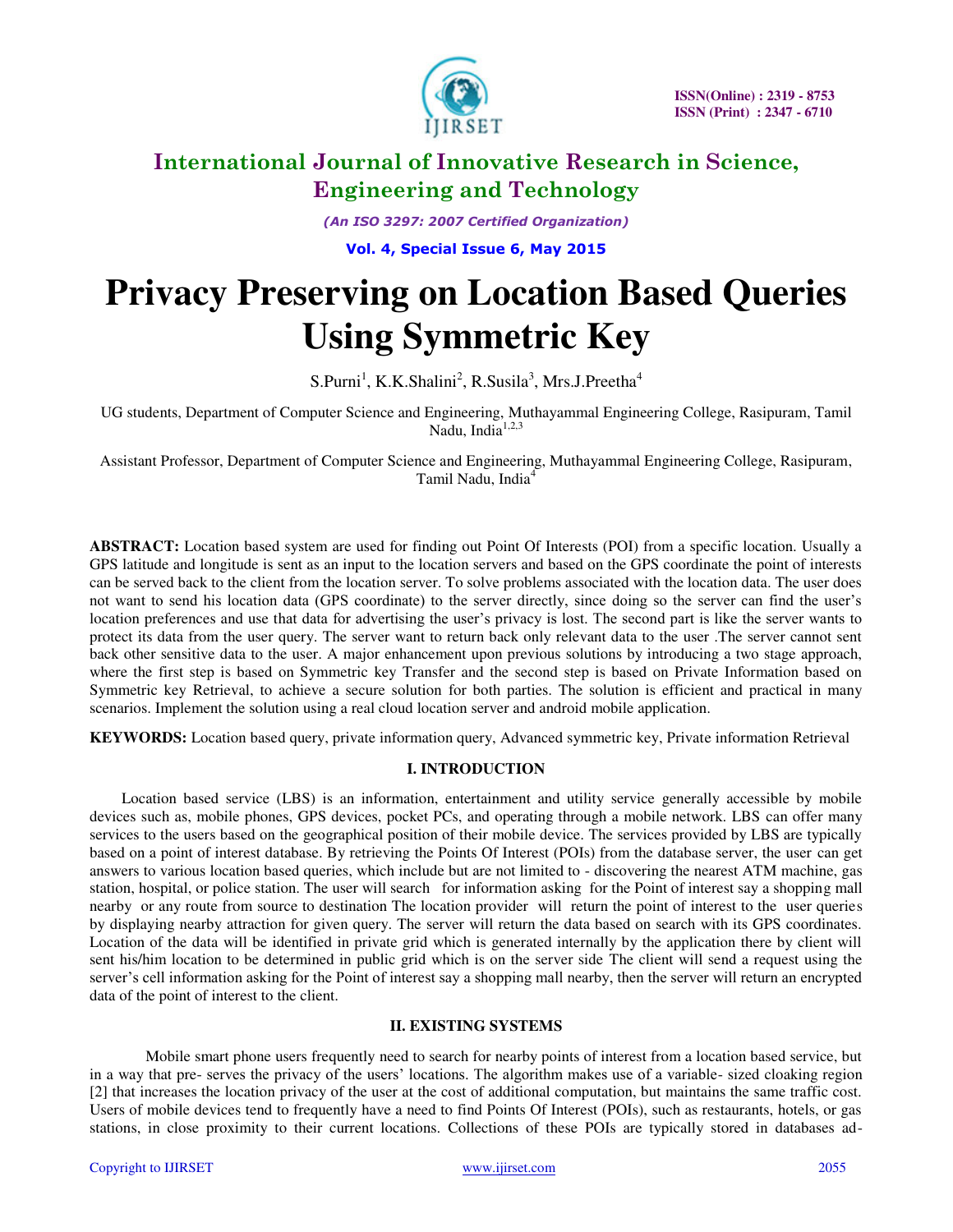

*(An ISO 3297: 2007 Certified Organization)* 

### **Vol. 4, Special Issue 6, May 2015**

ministered by Location Based Service (LBS) providers such as Google, Yahoo!, and Microsoft, and are accessed by the company's own mobile client applications or are licensed to third party independent software vendors. Mobile devices with global positioning capabilities allow users to retrieve Points Of Interest (POI) in their proximity. To protect user privacy, it is important not to disclose exact user coordinates to un-trusted entities that provide location-based services. There are two main approaches [3] to protect the location privacy of users: hiding locations inside Cloaking Regions (CRs) and encrypting location data using Private Information Retrieval (PIR) protocols. Previous paper focused on finding good tradeoffs between privacy and performance of user. Next it is MobiMix[4], a road network based mix-zone framework to protect location privacy of mobile users travelling on road networks. In contrast to spatial cloaking based location privacy protection, the approach in MobiMix is to break the continuity of location exposure by using mix-zones, where no applications can trace user movement. This paper makes two original contributions. First, it provide the formal analysis on the vulnerabilities of directly applying theoretical rectangle mix-zones to road networks in terms of anonymization effectiveness and attack resilience. It argue that effective mix-zones should be constructed and placed by carefully taking into consideration of multiple factors, such as the geometry of the zones, the statistical behaviour of the user population, the spatial constraints on movement patterns of the users, and the temporal and spatial resolution of the location exposure. Second, it develop a suite of road network mix-zone construction methods that provide higher level of attack resilience and yield a specified lower-bound on the level of anonymity. Then it evaluate the MobiMix approach through extensive experiments conducted on traces produced by GTMobiSim on different scales of geographic maps.

#### **III. PROPOSED SYSTEMS**

The proposed system consists of six phases namely user mobile, private grid, then third phase is encrypted data and decrypted data, fourth phase is location query web service, public grid and location server to the client.



**Fig.1Flow of proposed system**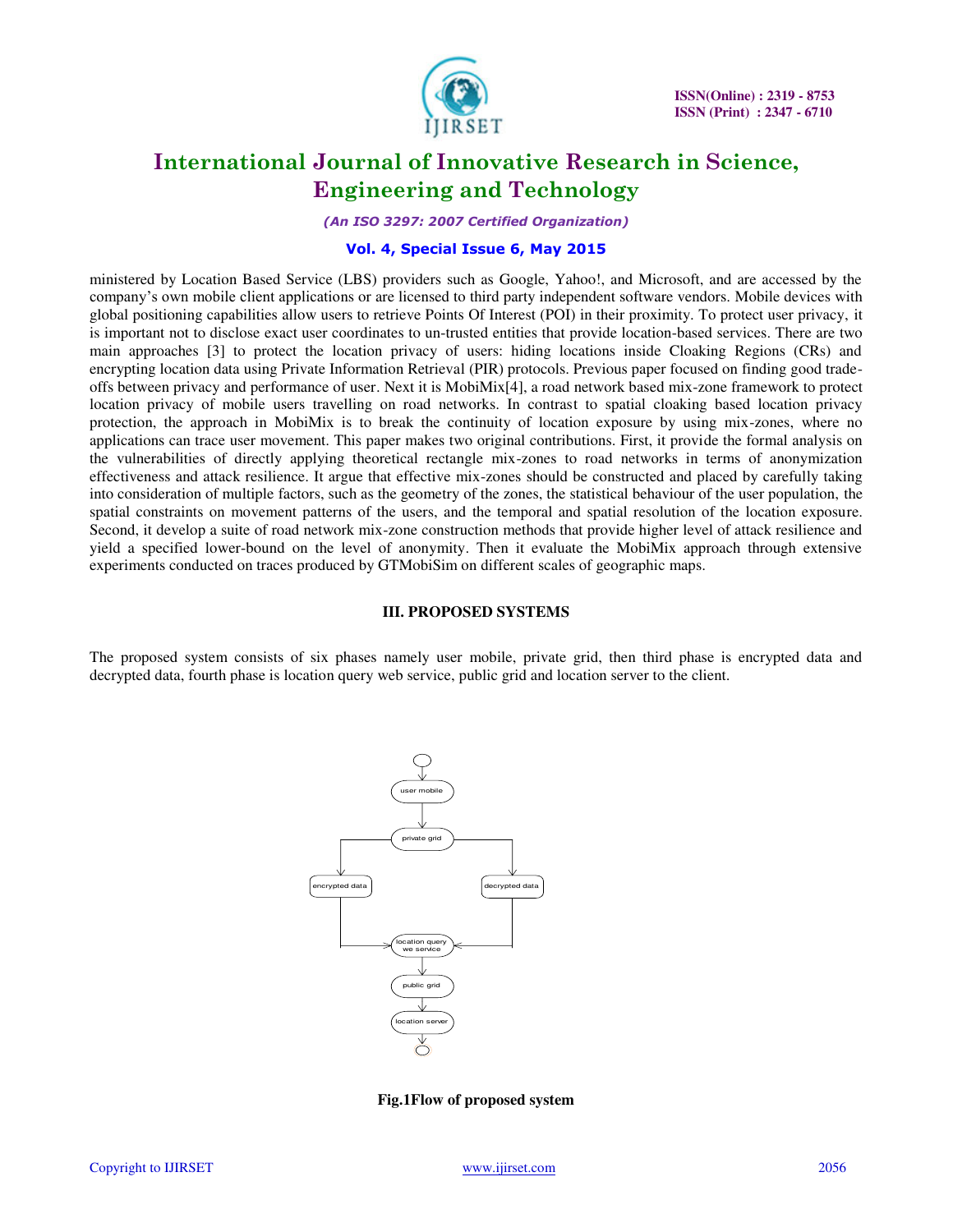

*(An ISO 3297: 2007 Certified Organization)* 

### **Vol. 4, Special Issue 6, May 2015**

### **User Mobile**

In this phase the user will use the mobile to search the location based data. The request will be sent from the mobile to the web server.

### **Private Grid**

In this phase the requested data will be stored in the private grid. The grid consists of rows and columns. The latitude and longitude of the user will be stored in the private grid.

### **Encrypted and decrypted data**

In this phase with the help of Advanced symmetric key the data will be encrypted from the private grid so that service provider does not have access. After getting the response from the server the data will be decrypted along with the same key.

### **Location Query web service**

The Location Query is a kind of query which cannot be revealed because it is encrypted. The user or the service provider does not know the encrypted query.

### **Public Grid**

The public Grid will store all the queries that are searched by the user. So that in previous the service providers associate this information along with the phone book or address book to identify the user address. Now the query stored in the public grid will be encrypted so that it cannot reveal user identity.

### **Location Server**

The location server will give response to the client after decrypting with the same symmetric key. The user will get the response for what they searched.

### **IV. MODULE DESCRIPTION**

The main modules in the proposed system are

- Getting User grid cell information
- Finding Server information
- Point of interest
- Symmetric encryption
- Sending information without GPS

### **Getting user grid cell information**

Android Mobile application will send the user grid cell information to the server and the security key to decrypt the data. We will be using symmetric encryption key. *Function*: user will search for information asking for the Point of interest say a shopping mall nearby or any route from source to destination The location provider will return the point of interest to the user queries by displaying nearby attraction for given query. The server will return the data based on search with its GPS coordinates. The client will send a request using the server's cell information asking for the Point of interest say a shopping mall nearby. With the knowledge about which cells are contained in the private grid, and the knowledge of the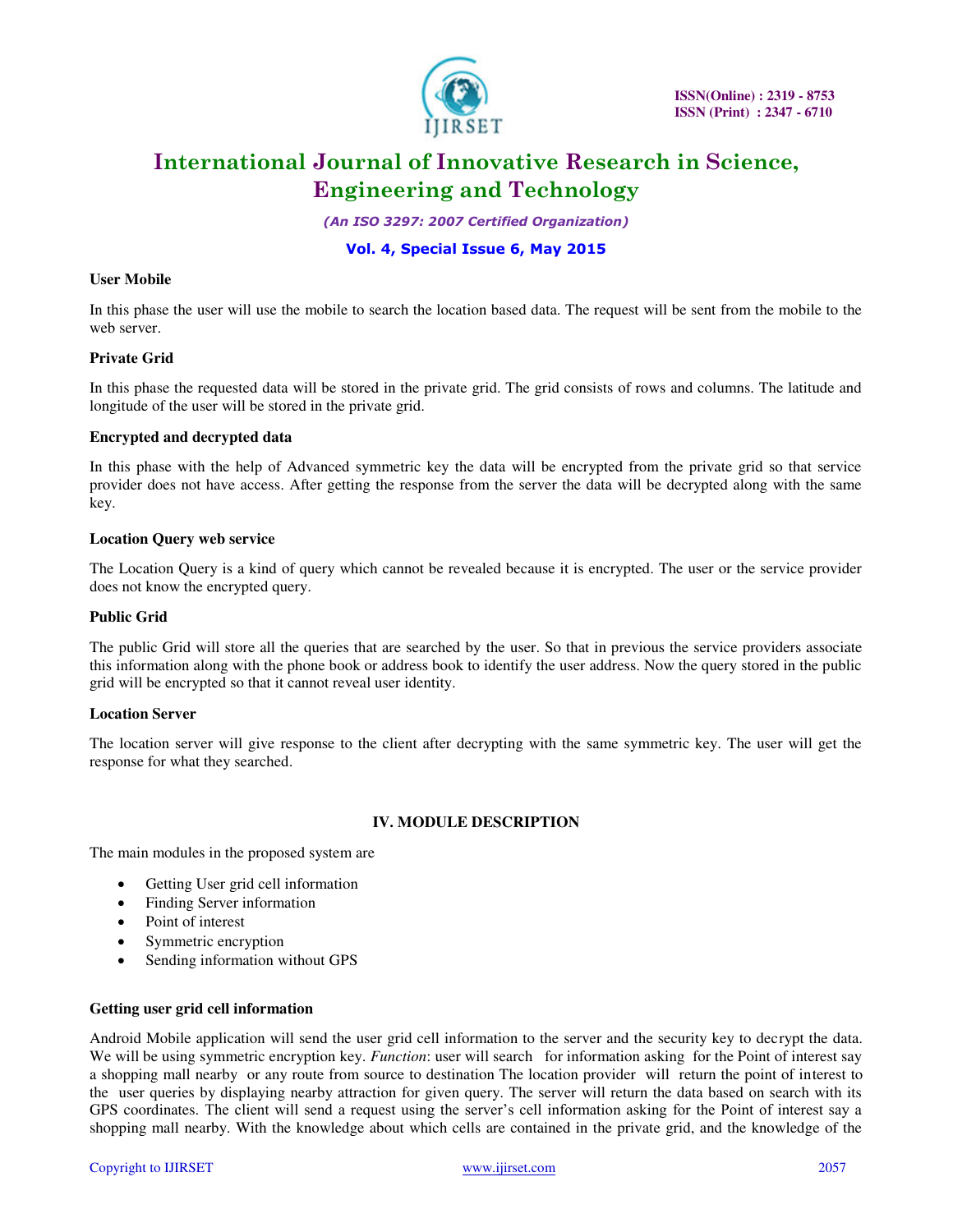

*(An ISO 3297: 2007 Certified Organization)* 

## **Vol. 4, Special Issue 6, May 2015**

key that encrypts the data in the cell, the user can initiate a private information retrieval protocol with the location server to acquire the encrypted POI data. Assuming the server has initialized the integer *e*, the user *UI* and *LS* can engage in the following private information retrieval protocol using the *ID*, obtained from the execution of the previous protocol, as input. The *ID* allows the user to choose the associated prime number power  $\pi i$ , which in turn allows the user to query the server.

### **Finding Server Information**

The server will super imposed the user cell information with the server location grid and find the location server's grid cell information. The server's cell Information will be sent back to user.

The server will also send all the information encrypted using the key sent by the client. The communication between client and server will be secure. The client will never send the GPS coordinate but will send an information grid of its location. New privacy metrics have been proposed that captures the users' privacy with respect to LBSs. The authors begin by analyzing the shortcomings of simple k-anonymity in the context of location queries. Next, they propose privacy metrics that enables the users to specify values that better match their query privacy requirements. From these privacy metrics they also propose spatial generalization algorithms that coincide with the user's privacy requirements. Methods have also been proposed to confuse and distort the location data, which include path and position confusion. Path confusion was presented by Hoh and Gruteser. The basic idea is to add uncertainty to the location data of the users at the points the paths of the users cross, making it hard to trace users based on raw location data that was k-anonymised. Position confusion has also been proposed as an approach to provide privacy. The idea is for the trusted anonymiser to group the users according to a cloaking region (CR), thus making it harder for the LS to identify an individual. A common problem with general CR techniques is that there may exist some semantic information about the geography of a location that gives away the user's location. For example, it would not make sense for a user to be on the water without some kind of boat. Also, different people may find certain places sensitive. Damiani *et al.* have presented a framework that consists of a obfuscation engine that takes a users profile, which contains places that the user deems sensitive, and outputs Obfuscated locations based on aggregating algorithms

### **Point Of Interest**

The client will send a request using the server's cell information asking for the Point of interest say a shopping mall nearby. The server will return an encrypted data of the point of interest to the client. The client will plot the information in the graph. *Function:* location of the data will be identified in private grid which is generated internally by the application there by client will sent his/him location to be determined in public grid which is on the server side The client will send a request using the server's cell information asking for the Point of interest say a shopping mall nearby, then the server will return an encrypted data of the point of interest to the client.

### **Symmetric Encryption**

The request sent by the client will use the symmetric encryption key to encrypt all the data. Further the connection between server and client will be secure. The request sent by the client will use the symmetric encryption key to encrypt all the data. Further the connection between server and client will be secure. the privacy of the user is maintained by constantly changing the user's name or pseudonym within some mix-zone. It can be shown that, due to the nature of the data being exchanged between the user and the server, the frequent changing of the user's name provides little protection for the user's privacy. A more recent investigation of the mix-zone approach has been applied to road networks. They investigated the required number of users to satisfy the unlink ability property when there are repeated queries over an interval. This requires careful control of how many users are contained within the mix-zone, which is difficult to achieve in practice. A complementary technique to the mix-zone approach is based on k-anonymity. The concept of k-anonymity was introduced as a method for preserving privacy when releasing sensitive records. This is achieved by generalization and suppression algorithms to ensure that a record could not be distinguished from *(k* − 1*)* other records. The solutions for LBS use a trusted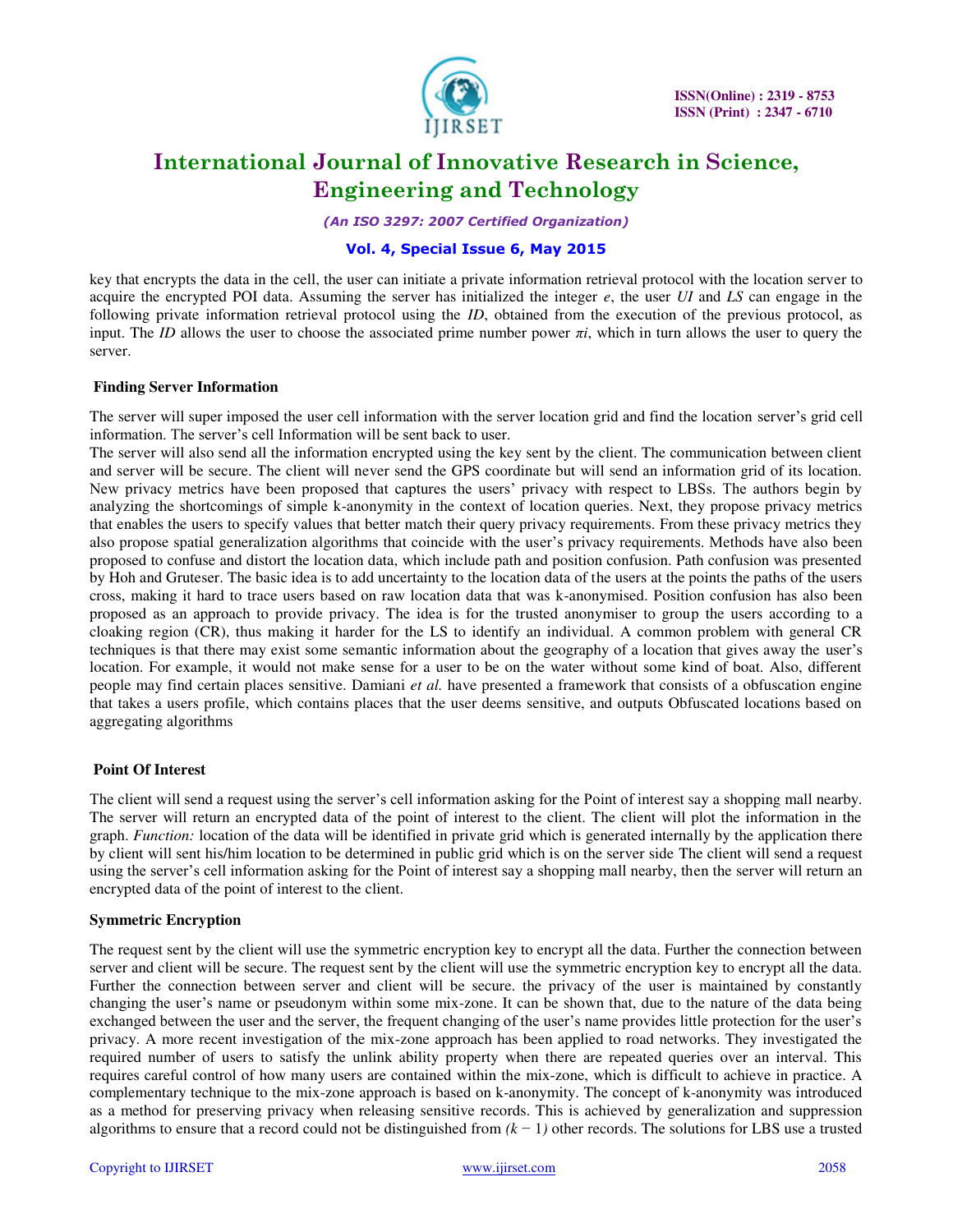

*(An ISO 3297: 2007 Certified Organization)* 

# **Vol. 4, Special Issue 6, May 2015**

anonymiser to provide anonymity for the location data, such that the location data of a user cannot be distinguished from *(k*  − 1*)* other users.

### **Sending Information without GPS**

The server will also send all the information encrypted using the key sent by the client. The communication between client and server will be secure. The Client will never send the GPS coordinate but will send an information grid of its location. We analyze the security of the client and the server. While the client does not want to give up the privacy of his/her location, the server does not want to disclose other records to the client. This would not make much business sense in a variety of applications. the information that is most valuable to the user is his/her location. This location is mapped to a cell. In both phases of our protocol, the oblivious transfer based protocol and the private information retrieval based protocol, the server must not be able to distinguish two queries of the client from each other.

### **V. PROPOSED ADVANCED SYMMETRIC KEY GENERATION STEPS**

- 1. Select or create any private key of Size 256 X 2 bits or 64 characters.
- 2. Size of selected key will be varying from 128 bits to 512 bits or 16 to 64 characters.
- 3. We can choose any character from 0 to 255 ASCII code.
- 4. Use of 64 \* 8 key that means 512 bits in length.
- 5. Divide 64 bytes into 4 blocks of 16 bytes likes Key\_Block1, Key\_Block2, Key\_Block3, and Key\_Block4.
- 6. Apply XOR operation between Block1 and Block3. Results will store in new Key\_Block13.
- 7. Apply XOR operation between Block2 and Block13. Results will store in new Key\_Block213.
- 8. Apply XOR operation between Key\_Block213 and Key\_Block4. Results will store in new Key\_Block4213.
- 9. Repeat Step 7, 8, 9 till (random number / 4).

10. Exit

### **VI. EXPERIMENTATION RESULT**

Graphical representation for the table 1 and with blue line and orange line for encryption time and decryption time o "**Advanced Symmetric key Cryptography Algorithm using extended MSA method: DJSA symmetric key algorithm"**  and **"Effect of Security Increment to Symmetric Data Encryption through AES Methodology"**, respectively and green line is for **"Proposed Algorithm"**. According to the graph, there is a tendency that encryption/decryption time for Proposed Algorithm, and compared algorithms increases with file size. But required time for the encryption/decryption